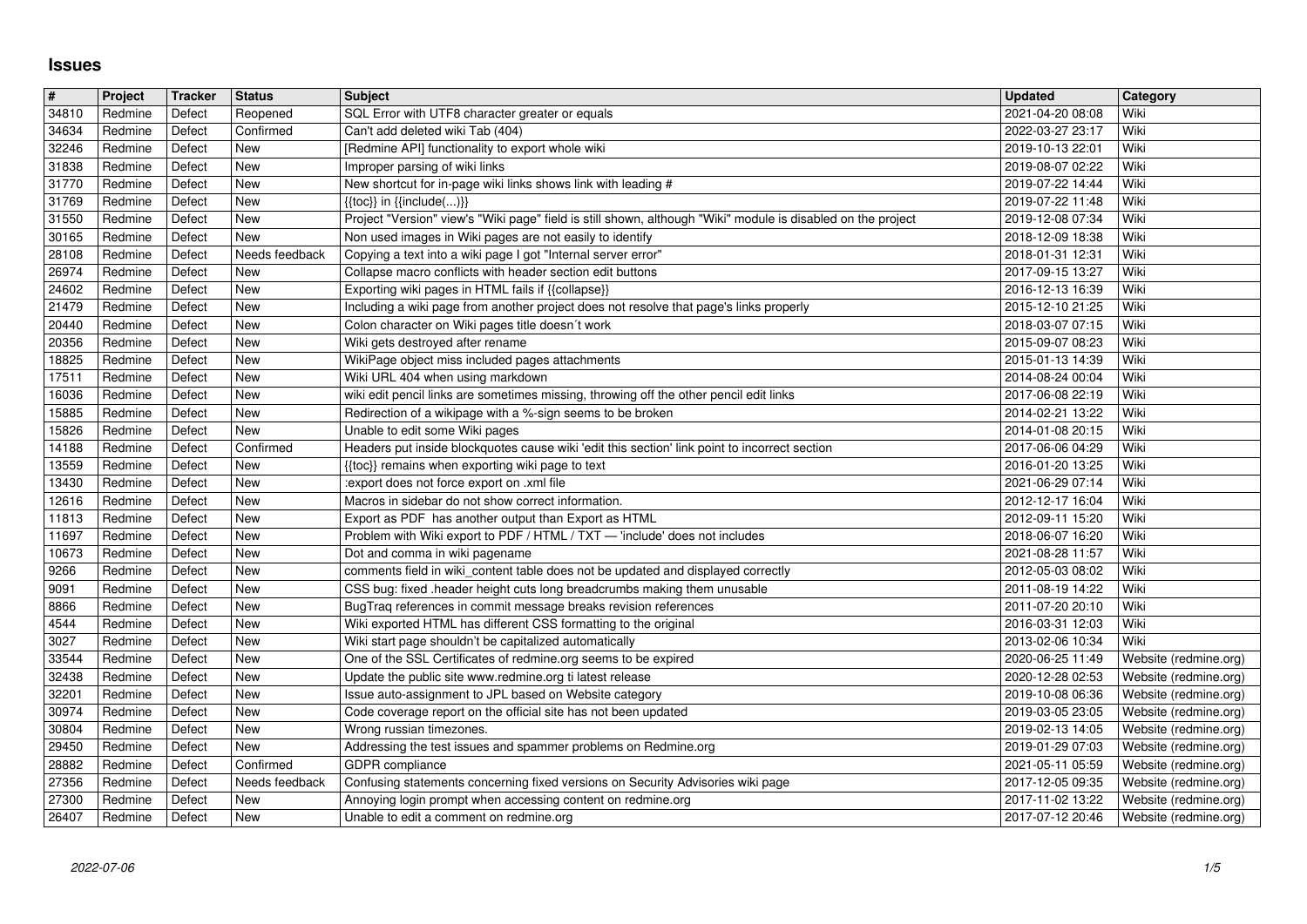| $\overline{\boldsymbol{H}}$ | Project            | Tracker          | <b>Status</b>               | Subject                                                                                                                                                                     | <b>Updated</b>                       | Category                                       |
|-----------------------------|--------------------|------------------|-----------------------------|-----------------------------------------------------------------------------------------------------------------------------------------------------------------------------|--------------------------------------|------------------------------------------------|
| 24957<br>24864              | Redmine<br>Redmine | Defect<br>Defect | New<br><b>New</b>           | demo.redmine.org: wrong spelling<br>svn.redmine.org: "The certificate is not issued by a trusted authority"                                                                 | 2017-02-02 09:13<br>2019-06-10 10:27 | Website (redmine.org)<br>Website (redmine.org) |
| 24557                       | Redmine            | Defect           | New                         | Update time zones databese on the web site http://www.redmine.org                                                                                                           | 2020-07-29 09:48                     | Website (redmine.org)                          |
| 23037<br>22085              | Redmine<br>Redmine | Defect<br>Defect | New<br>Reopened             | 500 error when posting on the forums<br>error 500 when trying to reply to a forum topic on redmine.org                                                                      | 2019-05-23 09:47<br>2019-05-23 09:51 | Website (redmine.org)<br>Website (redmine.org) |
| 21379                       | Redmine            | Defect           | <b>New</b>                  | Plugin author is not able to delete plugin versions                                                                                                                         | 2015-11-29 23:37                     | Website (redmine.org)                          |
| 20598<br>20367              | Redmine<br>Redmine | Defect<br>Defect | New<br>New                  | Plugin ratings with zero stars not possible<br>I catch internal server error when I try commit a edit message.                                                              | 2015-09-06 18:51<br>2015-07-18 04:50 | Website (redmine.org)<br>Website (redmine.org) |
| 19711                       | Redmine            | Defect           | New                         | Plugin check not working if name does not equal page                                                                                                                        | 2015-04-29 22:17                     | Website (redmine.org)                          |
| 19229<br>19105              | Redmine<br>Redmine | Defect<br>Defect | Reopened<br>Confirmed       | redmine.org plugin page only shows latest version compatibility<br>[Plugin directory] ratings link in plugin show view is pointing to missing anchor                        | 2015-03-07 20:00<br>2017-06-02 07:38 | Website (redmine.org)<br>Website (redmine.org) |
| 19002                       | Redmine            | Defect           | Resolved                    | Typos in descriptions of buildin macros (seen through {{macro_list}} output)                                                                                                | 2015-02-18 12:38                     | Website (redmine.org)                          |
| 15110<br>14799              | Redmine<br>Redmine | Defect<br>Defect | New<br>New                  | Wiki annotate is showing wrong versions in which lines were last changed<br>Redmine.org throws many errors on massupload                                                    | 2015-07-04 05:04                     | Website (redmine.org)                          |
| 13893                       | Redmine            | Defect           | Confirmed                   | Unable to load default configuration data on m.redmine.org                                                                                                                  | 2013-08-29 11:52<br>2013-05-04 04:09 | Website (redmine.org)<br>Website (redmine.org) |
| 13424                       | Redmine            | Defect           | Confirmed                   | Demo instance                                                                                                                                                               | 2013-03-11 10:26                     | Website (redmine.org)                          |
| 12950<br>10303              | Redmine<br>Redmine | Defect<br>Defect | Reopened<br>New             | priority dropdown empty on m.redmine.org<br>Demo and test sites do not support basic authentication with REST API                                                           | 2013-04-10 18:06<br>2012-02-23 12:51 | Website (redmine.org)<br>Website (redmine.org) |
| 10292                       | Redmine            | Defect           | New                         | replying to messages in forum is always considered spam                                                                                                                     | 2012-02-22 20:41                     | Website (redmine.org)                          |
| 9633<br>9272                | Redmine<br>Redmine | Defect<br>Defect | New<br>New                  | Some typos on the front page.<br>Edit some wiki pages possible.                                                                                                             | 2011-12-23 13:17<br>2011-10-07 02:46 | Website (redmine.org)<br>Website (redmine.org) |
| 9172                        | Redmine            | Defect           | New                         | New issue page should frown upon test issue submissions                                                                                                                     | 2011-09-02 09:11                     | Website (redmine.org)                          |
| 7095<br>31693               | Redmine<br>Redmine | Defect<br>Defect | New<br>New                  | Spam filter false trigger<br>Bad position for attachment file description field on mobile screens                                                                           | 2010-12-10 23:08<br>2019-07-07 13:21 | Website (redmine.org)<br>UI - Responsive       |
| 29694                       | Redmine            | Defect           | New                         | Some buttons in wiki toolbar are hidden in responsive layout                                                                                                                | 2020-02-17 17:25                     | UI - Responsive                                |
| 37282<br>37000              | Redmine<br>Redmine | Defect<br>Defect | Confirmed<br>New            | subtask isn't displayed correctly since 4.2.7<br>Repositories are not displaying properly at 125% in Safari 15.4                                                            | 2022-06-30 08:30<br>2022-07-04 23:45 | UI<br>UI                                       |
| 36901                       | Redmine            | Defect           | Confirmed                   | Jump to project is misaligned in Safari 15.4                                                                                                                                | 2022-07-04 23:45                     | UI                                             |
| 36634                       | Redmine            | Defect           | New<br>New                  | Usability: change "are you sure" texts.                                                                                                                                     | 2022-02-14 12:36                     | UI                                             |
| 36574<br>35153              | Redmine<br>Redmine | Defect<br>Defect | New                         | context-menu on task<br>Add a touch icon                                                                                                                                    | 2022-02-24 13:53<br>2021-04-27 13:08 | UI<br>UI                                       |
| 34965                       | Redmine            | Defect           | New                         | UnWatch ticket does not work thows 403 Forbidden when clicked                                                                                                               | 2021-03-26 19:06                     | luı                                            |
| 34922<br>34473              | Redmine<br>Redmine | Defect<br>Defect | Confirmed<br>Confirmed      | Reload whole time entries form on project change<br>Displaying the table of content on the right causes wrong position                                                      | 2022-02-03 08:14<br>2020-12-19 10:02 | UI<br>UI                                       |
| 33702                       | Redmine            | Defect           | New                         | Allow pasting dates into date fields                                                                                                                                        | 2020-07-08 04:59                     | UI                                             |
| 33647<br>33502              | Redmine<br>Redmine | Defect<br>Defect | New<br>New                  | Paste images from the clipboard does not work when editing existing issue notes<br>Issue field labels for fields with descriptions are missing styling on issues show view. | 2021-11-29 12:31<br>2020-05-27 04:10 | l UI<br>UI                                     |
| 33415                       | Redmine            | Defect           | <b>New</b>                  | Issue#closable? doesn't handle the case of issues with open subtask(s) ánd being blocked by other open issue(s)                                                             | 2022-03-19 11:26                     | UI                                             |
| 32899<br>32840              | Redmine<br>Redmine | Defect<br>Defect | Confirmed<br>Needs feedback | Javascript error caused by tooltip<br>Element title appears blank                                                                                                           | 2020-05-03 04:34<br>2021-02-27 09:20 | $\overline{\overline{\mathsf{u}}}$<br>luı      |
| 32167                       | Redmine            | Defect           | New                         | Inconsistent border coloring of UI elements?                                                                                                                                | 2019-09-28 18:17                     | l UI                                           |
| 32107<br>31972              | Redmine<br>Redmine | Defect<br>Defect | New<br>New                  | Stuck tool-tips on My page when attempting to reposition widgets<br>An empty group_count badge is displayed when grouped with created_on                                    | 2019-09-22 00:55<br>2019-09-11 02:49 | ∣∪ı<br>l UI                                    |
|                             |                    |                  |                             |                                                                                                                                                                             |                                      |                                                |
|                             |                    |                  |                             |                                                                                                                                                                             |                                      |                                                |
|                             |                    |                  |                             |                                                                                                                                                                             |                                      |                                                |
|                             |                    |                  |                             |                                                                                                                                                                             |                                      |                                                |
|                             |                    |                  |                             |                                                                                                                                                                             |                                      |                                                |
|                             |                    |                  |                             |                                                                                                                                                                             |                                      |                                                |
|                             |                    |                  |                             |                                                                                                                                                                             |                                      |                                                |
|                             |                    |                  |                             |                                                                                                                                                                             |                                      |                                                |
|                             |                    |                  |                             |                                                                                                                                                                             |                                      |                                                |
|                             |                    |                  |                             |                                                                                                                                                                             |                                      |                                                |
|                             |                    |                  |                             |                                                                                                                                                                             |                                      |                                                |
|                             |                    |                  |                             |                                                                                                                                                                             |                                      |                                                |
|                             |                    |                  |                             |                                                                                                                                                                             |                                      |                                                |
|                             |                    |                  |                             |                                                                                                                                                                             |                                      |                                                |
|                             |                    |                  |                             |                                                                                                                                                                             |                                      |                                                |
|                             |                    |                  |                             |                                                                                                                                                                             |                                      |                                                |
|                             |                    |                  |                             |                                                                                                                                                                             |                                      |                                                |
|                             |                    |                  |                             |                                                                                                                                                                             |                                      |                                                |
|                             |                    |                  |                             |                                                                                                                                                                             |                                      |                                                |
|                             |                    |                  |                             |                                                                                                                                                                             |                                      |                                                |
|                             |                    |                  |                             |                                                                                                                                                                             |                                      |                                                |
|                             |                    |                  |                             |                                                                                                                                                                             |                                      |                                                |
|                             |                    |                  |                             |                                                                                                                                                                             |                                      |                                                |
|                             |                    |                  |                             |                                                                                                                                                                             |                                      |                                                |
|                             |                    |                  |                             |                                                                                                                                                                             |                                      |                                                |
|                             |                    |                  |                             |                                                                                                                                                                             |                                      |                                                |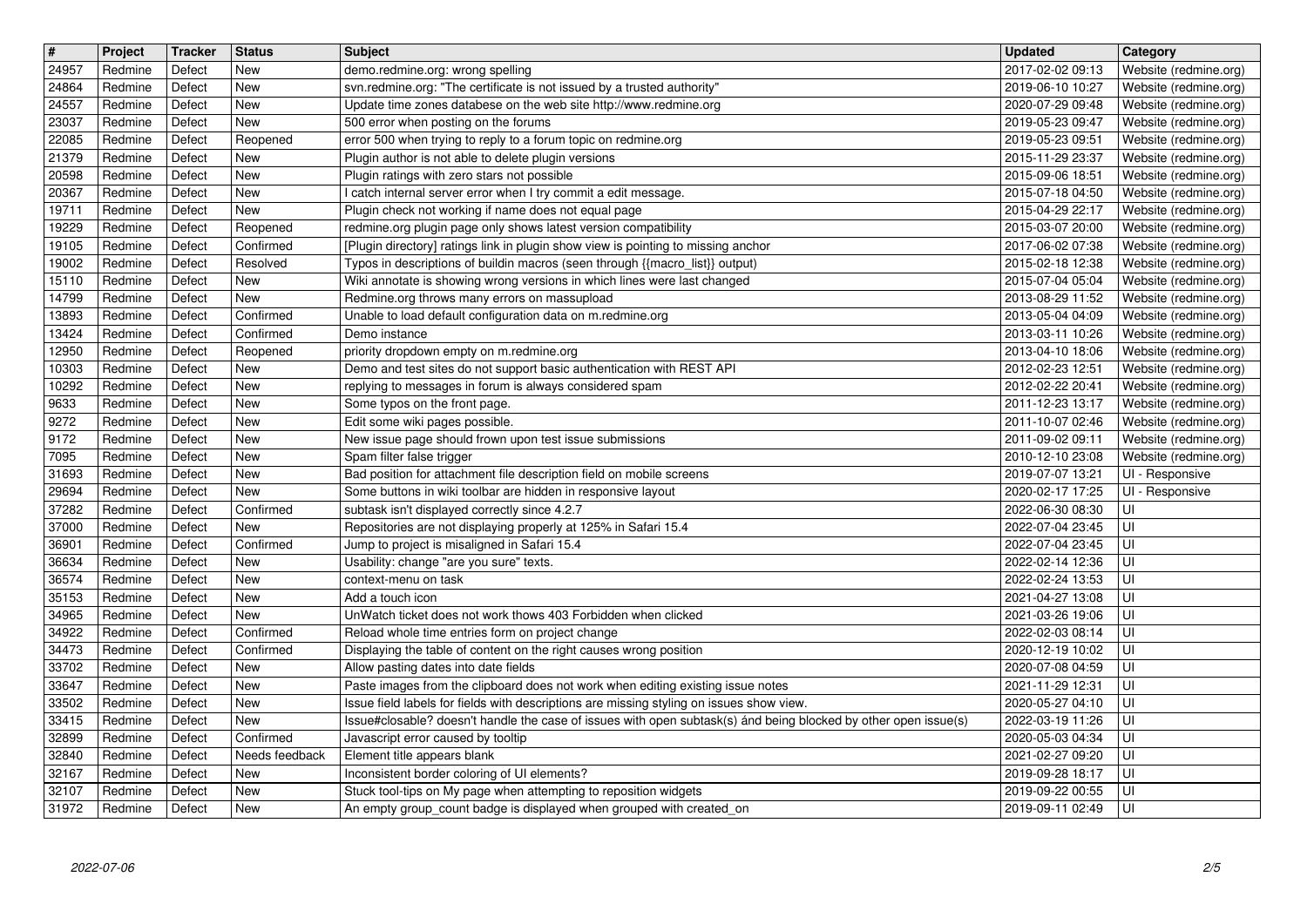| $\overline{\mathbf{H}}$ | Project            | Tracker          | <b>Status</b><br><b>New</b> | Subject<br>Renaming some of the containers to HTML5 specific tags instead of just DIVs                                                                     | <b>Updated</b>                       | <b>Category</b>         |
|-------------------------|--------------------|------------------|-----------------------------|------------------------------------------------------------------------------------------------------------------------------------------------------------|--------------------------------------|-------------------------|
| 30232<br>29695          | Redmine<br>Redmine | Defect<br>Defect | <b>New</b>                  | Duplicated assignee option when selecting a category with default assignee                                                                                 | 2018-12-16 10:53<br>2018-09-30 11:39 | UI<br>UI                |
| 28447<br>28404          | Redmine<br>Redmine | Defect<br>Defect | New<br><b>New</b>           | fields_for produces a broken <label for=""> value<br/>"Cancel" does not cancel a ticket update</label>                                                     | 2018-03-28 05:08<br>2018-03-22 12:49 | UI<br>l UI              |
| 28356                   | Redmine            | Defect           | <b>New</b>                  | Jump to a project not showing whole project name                                                                                                           | 2018-03-18 12:11                     | UI                      |
| 27038<br>23651          | Redmine<br>Redmine | Defect<br>Defect | <b>New</b><br><b>New</b>    | Lost Password link on login page is not accessible on iOS VoiceOver<br>Closed projects are listed in main quick jump box                                   | 2017-10-19 08:21<br>2016-09-06 12:46 | UI<br>UI                |
| 23414                   | Redmine            | Defect           | Needs feedback              | Datepickers don't show in Firefox                                                                                                                          | 2016-09-22 15:29                     | UI                      |
| 23224<br>22171          | Redmine<br>Redmine | Defect<br>Defect | New<br><b>New</b>           | Datepicker doesn't obey the user's settings format<br>Wide tables intersect with the right panel                                                           | 2021-05-19 22:24                     | UI<br>UI                |
| 20871                   | Redmine            | Defect           | New                         | CHROME, Using Scroll Wheel for Multi-select List Custom Fields is not User-Friendly                                                                        | 2016-04-03 17:02<br>2015-09-28 22:41 | UI                      |
| 20646<br>20597          | Redmine<br>Redmine | Defect<br>Defect | <b>New</b><br><b>New</b>    | Maximum attachment size displayed/labeled incorrectly<br>Ajax indicator is displayed below modal boxes                                                     | 2015-09-14 18:54<br>2015-08-26 06:15 | UI<br>UI                |
| 19628                   | Redmine            | Defect           | Needs feedback              | Padding in Issue textarea                                                                                                                                  | 2015-05-15 06:24                     | UI                      |
| 18355<br>17590          | Redmine<br>Redmine | Defect<br>Defect | New<br><b>New</b>           | Missing CSS class 'tabular'                                                                                                                                | 2020-04-06 19:34<br>2014-08-01 05:22 | UI<br>UI                |
| 13773                   | Redmine            | Defect           | <b>New</b>                  | UI issue in Redmine Roadmap page<br>remove "main-menu" div when the project menu is empty                                                                  | 2021-07-02 03:56                     | UI                      |
| 13522<br>11010          | Redmine<br>Redmine | Defect<br>Defect | <b>New</b><br>Reopened      | Private field is shown as required<br>Redmine 2.0 does not support Microsoft Quotes                                                                        | 2013-05-01 15:15<br>2012-05-24 20:05 | UI<br>UI                |
| 10921                   | Redmine            | Defect           | <b>New</b>                  | Textbox not proper and Redmine icon not displaying for Title                                                                                               | 2012-05-22 11:42                     | UI                      |
| 10700<br>10483          | Redmine<br>Redmine | Defect<br>Defect | <b>New</b><br><b>New</b>    | Usability - Change Password<br>After creating a new relation on a issue the relation is not displayed, in some cases                                       | 2012-04-23 22:07<br>2012-03-26 09:43 | UI<br>UI                |
| 10310                   | Redmine            | Defect           | <b>New</b>                  | Member search should distinguish people in case of duplicate names                                                                                         | 2012-02-23 23:31                     | UI                      |
| 9588<br>9587            | Redmine<br>Redmine | Defect<br>Defect | New<br><b>New</b>           | Text fields used for data entry should trim whitespace.<br>The 'Affected Version' popup menu should be reversed.                                           | 2021-02-01 05:27<br>2011-11-16 19:25 | UI<br>UI                |
| 9170                    | Redmine            | Defect           | New                         | Issue List alignment                                                                                                                                       | 2011-09-01 22:49                     | UI                      |
| 8870                    | Redmine            | Defect           | <b>New</b>                  | Table in wiki is too long                                                                                                                                  | 2011-07-21 14:02                     | UI                      |
| 8812<br>8056            | Redmine<br>Redmine | Defect<br>Defect | <b>New</b><br><b>New</b>    | Ticket list: Editing saved filter - Condition hidden<br>Some fields should be shown LTR even in RTL locales                                                | 2012-03-06 11:12<br>2011-04-07 09:43 | UI<br>UI                |
| 7973                    | Redmine            | Defect           | <b>New</b>                  | UI issue: edit options invisible and users simply do not see the "Sign in" link                                                                            | 2011-03-25 19:45                     | UI                      |
| 7645<br>7496            | Redmine<br>Redmine | Defect<br>Defect | <b>New</b><br><b>New</b>    | Issue summary should filter Assignee & Author lists<br>"Custom queries" should use natural ordering                                                        | 2011-02-18 08:48<br>2019-07-18 17:02 | UI<br>UI                |
| 6301                    | Redmine            | Defect           | <b>New</b>                  | Unintuitive display of groups in project settings                                                                                                          | 2010-09-05 23:37                     | UI                      |
| 6179<br>5908            | Redmine<br>Redmine | Defect<br>Defect | <b>New</b><br>Confirmed     | Required fields aren't denoted on the batch-edit forms<br>Odd rendering of right click menu in Firefox                                                     | 2010-08-19 23:08<br>2013-01-15 10:28 | UI<br>UI                |
| 5871                    | Redmine            | Defect           | Confirmed                   | Hard coded English strings in Wiki                                                                                                                         | 2013-01-15 09:17                     | UI                      |
| 5749<br>5513            | Redmine<br>Redmine | Defect<br>Defect | New<br>New                  | ETag on activity page ignores module, theme, project name changes<br>The length of Name filed in add new category does not match max length                | 2010-08-09 21:06<br>2016-02-07 08:38 | UI<br>UI                |
| 5327                    | Redmine            | Defect           | Reopened                    | Auth source LDAP parameters being filled incorrectly                                                                                                       | 2011-07-07 13:52                     | $\overline{\mathsf{U}}$ |
| 5016<br>4956            | Redmine<br>Redmine | Defect<br>Defect | New<br>New                  | link to if authorized does not display an authorized linke if passing a named url<br>Proejct Settings submenu disappearing when viewing another controller | 2011-03-16 20:14<br>2010-03-04 06:33 | l UI<br>l UI-           |
| 4953                    | Redmine            | Defect           | Confirmed                   | "In the past N days" filter displays N+1 days                                                                                                              | 2016-12-23 10:26                     | l UI-                   |
| 4073                    | Redmine            | Defect           | Confirmed                   | Editing/deleting cross-projects custom query mistakenly redirects to "All issues" page                                                                     | 2013-05-11 04:02                     | U                       |
|                         |                    |                  |                             |                                                                                                                                                            |                                      |                         |
|                         |                    |                  |                             |                                                                                                                                                            |                                      |                         |
|                         |                    |                  |                             |                                                                                                                                                            |                                      |                         |
|                         |                    |                  |                             |                                                                                                                                                            |                                      |                         |
|                         |                    |                  |                             |                                                                                                                                                            |                                      |                         |
|                         |                    |                  |                             |                                                                                                                                                            |                                      |                         |
|                         |                    |                  |                             |                                                                                                                                                            |                                      |                         |
|                         |                    |                  |                             |                                                                                                                                                            |                                      |                         |
|                         |                    |                  |                             |                                                                                                                                                            |                                      |                         |
|                         |                    |                  |                             |                                                                                                                                                            |                                      |                         |
|                         |                    |                  |                             |                                                                                                                                                            |                                      |                         |
|                         |                    |                  |                             |                                                                                                                                                            |                                      |                         |
|                         |                    |                  |                             |                                                                                                                                                            |                                      |                         |
|                         |                    |                  |                             |                                                                                                                                                            |                                      |                         |
|                         |                    |                  |                             |                                                                                                                                                            |                                      |                         |
|                         |                    |                  |                             |                                                                                                                                                            |                                      |                         |
|                         |                    |                  |                             |                                                                                                                                                            |                                      |                         |
|                         |                    |                  |                             |                                                                                                                                                            |                                      |                         |
|                         |                    |                  |                             |                                                                                                                                                            |                                      |                         |
|                         |                    |                  |                             |                                                                                                                                                            |                                      |                         |
|                         |                    |                  |                             |                                                                                                                                                            |                                      |                         |
|                         |                    |                  |                             |                                                                                                                                                            |                                      |                         |
|                         |                    |                  |                             |                                                                                                                                                            |                                      |                         |
|                         |                    |                  |                             |                                                                                                                                                            |                                      |                         |
|                         |                    |                  |                             |                                                                                                                                                            |                                      |                         |
|                         |                    |                  |                             |                                                                                                                                                            |                                      |                         |
|                         |                    |                  |                             |                                                                                                                                                            |                                      |                         |
|                         |                    |                  |                             |                                                                                                                                                            |                                      |                         |
|                         |                    |                  |                             |                                                                                                                                                            |                                      |                         |
|                         |                    |                  |                             |                                                                                                                                                            |                                      |                         |
|                         |                    |                  |                             |                                                                                                                                                            |                                      |                         |
|                         |                    |                  |                             |                                                                                                                                                            |                                      |                         |
|                         |                    |                  |                             |                                                                                                                                                            |                                      |                         |
|                         |                    |                  |                             |                                                                                                                                                            |                                      |                         |
|                         |                    |                  |                             |                                                                                                                                                            |                                      |                         |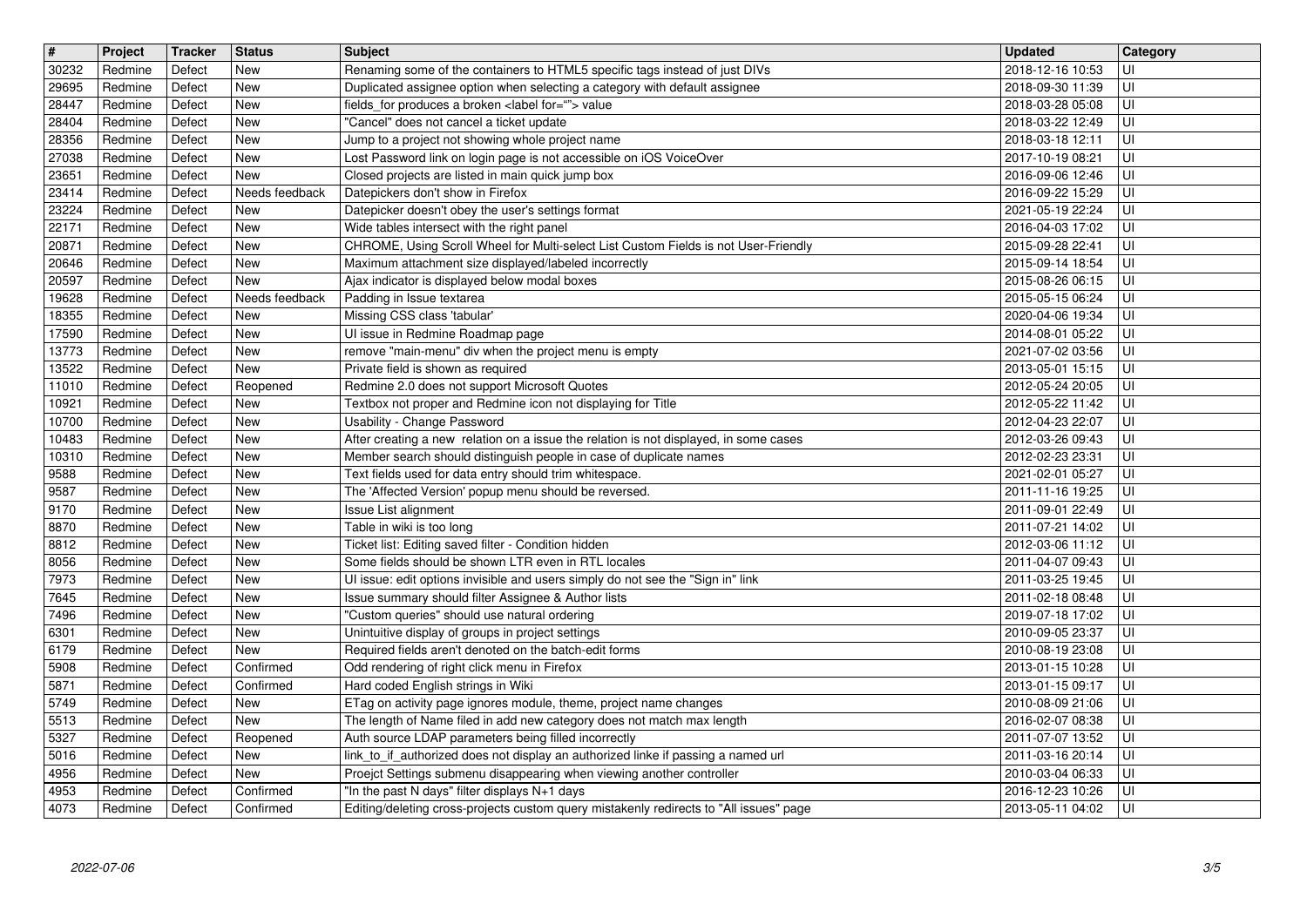| $\boxed{\texttt{#}}$ | Project            | Tracker          | <b>Status</b>         | <b>Subject</b>                                                                                                                                                                            | <b>Updated</b>                       | Category                       |
|----------------------|--------------------|------------------|-----------------------|-------------------------------------------------------------------------------------------------------------------------------------------------------------------------------------------|--------------------------------------|--------------------------------|
| 4043                 | Redmine            | Defect           | New                   | username/password fields get autocompleted                                                                                                                                                | 2015-12-13 13:39                     |                                |
| 2669<br>668          | Redmine<br>Redmine | Defect<br>Defect | New<br>New            | Square brackets in SVN comments (and probably elsewhere)<br>Date input fields don't respect date format settings                                                                          | 2012-05-03 08:08<br>2019-12-05 11:43 | UI<br>UI                       |
| 34149                | Redmine            | Defect           | New                   | Russian names for months in wrong declension                                                                                                                                              | 2020-10-21 18:55                     | Translations                   |
| 33420                | Redmine            | Defect           | Needs feedback        | Parent wrongly translated to "subproject of"                                                                                                                                              | 2020-07-27 11:40                     | Translations                   |
| 32515                | Redmine            | Defect           | New                   | locales: the "task" should be named as "issue"                                                                                                                                            | 2019-11-26 07:14                     | Translations                   |
| 26090<br>25130       | Redmine<br>Redmine | Defect<br>Defect | New<br>New            | Dutch (NL) translation: some small issues found during review of r16029 for #24407<br>support of agglutinative languages like Hungarian/Magyar                                            | 2017-07-13 06:11<br>2019-10-21 13:57 | Translations<br>Translations   |
| 13553                | Redmine            | Defect           | New                   | Set plural label for spent time when less than one hour                                                                                                                                   | 2015-03-30 16:35                     | Translations                   |
| 13012                | Redmine            | Defect           | New                   | DE and FR: translation wrong for label_user_mail_option_only_my_events                                                                                                                    | 2013-01-29 08:39                     | Translations                   |
| 9758                 | Redmine            | Defect           | New                   | French punctuation translation                                                                                                                                                            | 2011-12-08 21:37                     | Translations                   |
| 7668<br>36181        | Redmine<br>Redmine | Defect<br>Defect | New<br>New            | LDAP authentication & translation missing<br>Time tracking enumeration Activities are duplicated and counted separately in reports                                                        | 2011-03-23 08:55<br>2021-11-10 22:24 | Translations                   |
| 35927                | Redmine            | Defect           | Confirmed             | Slow loading of /time_entries/new                                                                                                                                                         | 2021-10-03 07:41                     | Time tracking<br>Time tracking |
| 35916                | Redmine            | Defect           | New                   | Time-Entries CSV export is broken                                                                                                                                                         | 2021-10-18 09:40                     | Time tracking                  |
| 35726                | Redmine            | Defect           | Confirmed             | Time Formatting does not apply to CSV exports                                                                                                                                             | 2022-01-19 22:45                     | Time tracking                  |
| 34476                | Redmine            | Defect           | New                   | Link to Timelog query                                                                                                                                                                     | 2022-01-05 03:52                     | Time tracking                  |
| 33912<br>33257       | Redmine<br>Redmine | Defect<br>Defect | Confirmed<br>New      | Sorting of multiple columns including Date column does not work<br>Bulk edit for time entries does not support User filed                                                                 | 2022-07-04 19:40<br>2020-04-06 08:23 | Time tracking<br>Time tracking |
| 31986                | Redmine            | Defect           | New                   | Error selecting issues between dates after upgrading redmine 2.3.2 to 4.0.x                                                                                                               | 2019-09-12 19:25                     | Time tracking                  |
| 31637                | Redmine            | Defect           | Confirmed             | CSV and PDF export don't respect Time span format                                                                                                                                         | 2021-03-14 14:24                     | Time tracking                  |
| 29622                | Redmine            | Defect           | New                   | Adding a 'Custom Field' to 'Activities (time tracking)' prevents time entry on project change                                                                                             | 2021-12-07 09:16                     | Time tracking                  |
| 29312<br>29069       | Redmine<br>Redmine | Defect<br>Defect | New<br>Needs feedback | Spent time report does not show all logged time entries with parent task in different projects<br>API reports wrong date for time spent if issue start date is greater than spent_on date | 2020-03-24 14:48<br>2018-07-03 09:12 | Time tracking<br>Time tracking |
| 28129                | Redmine            | Defect           | New                   | Last month period includes dates from current month                                                                                                                                       | 2019-07-11 18:23                     | Time tracking                  |
| 25748                | Redmine            | Defect           | Confirmed             | Spent time details CSV export: issues' id, tracker & subject columns merged into one issue column                                                                                         | 2020-03-03 00:05                     | Time tracking                  |
| 25106                | Redmine            | Defect           | Confirmed             | "Spent time" in all issues, show as 0 with no permission                                                                                                                                  | 2017-03-16 13:17                     | Time tracking                  |
| 23983                | Redmine            | Defect           | Needs feedback        | Estimated time and logged time always round down to full hours                                                                                                                            | 2016-10-04 12:05                     | Time tracking                  |
| 23189<br>19861       | Redmine<br>Redmine | Defect<br>Defect | New<br><b>New</b>     | Spent time by filter, offset by one day<br>Activities "save" and "reset"of project setting have no effect if required "activities" custom filed exist                                     | 2021-04-06 23:03<br>2015-12-06 11:44 | Time tracking<br>Time tracking |
| 17569                | Redmine            | Defect           | New                   | Time spent in minutes ~ Rounding Error                                                                                                                                                    | 2015-03-31 19:42                     | Time tracking                  |
| 16963                | Redmine            | Defect           | New                   | Multi select custom field is broken in the report                                                                                                                                         | 2014-06-19 07:34                     | Time tracking                  |
| 16482                | Redmine            | Defect           | New                   | Wrong search query for timelog, when timezone not UTC                                                                                                                                     | 2022-03-25 21:23                     | Time tracking                  |
| 14157<br>13547       | Redmine<br>Redmine | Defect<br>Defect | New<br>Confirmed      | Timelog Report. No message about the 100 column limits.<br>Start calendars on not work                                                                                                    | 2017-03-28 17:15<br>2016-06-13 17:19 | Time tracking<br>Time tracking |
| 13228                | Redmine            | Defect           | New                   | Irritating IDs when failed to update time entries                                                                                                                                         | 2013-02-20 23:31                     | Time tracking                  |
| 12663                | Redmine            | Defect           | New                   | Deleting an re-adding a repository duplicates all spent time from commit messages.                                                                                                        | 2013-01-25 15:48                     | Time tracking                  |
| 12287                | Redmine            | Defect           | Confirmed             | Time entries of private issues are visible by users without permission to see them                                                                                                        | 2017-02-19 19:07                     | Time tracking                  |
| 10627                | Redmine            | Defect           | New                   | Calling API to time_entries.xml returns 404                                                                                                                                               | 2012-07-07 11:50 Time tracking       |                                |
| 9090<br>8620         | Redmine<br>Redmine | Defect<br>Defect | New<br>New            | Issue view does not show spent time if hours are zero<br>The time tacking can't calculate the parent timing in Roadmap page                                                               | 2017-06-07 00:18<br>2011-06-15 19:17 | Time tracking<br>Time tracking |
| 24723                | Redmine            | Defect           | Confirmed             | [regression?] r10132's changes were reverted with r15569                                                                                                                                  | 2017-01-10 15:41                     | Third-party libraries          |
|                      |                    |                  |                       |                                                                                                                                                                                           |                                      |                                |
|                      |                    |                  |                       |                                                                                                                                                                                           |                                      |                                |
|                      |                    |                  |                       |                                                                                                                                                                                           |                                      |                                |
|                      |                    |                  |                       |                                                                                                                                                                                           |                                      |                                |
|                      |                    |                  |                       |                                                                                                                                                                                           |                                      |                                |
|                      |                    |                  |                       |                                                                                                                                                                                           |                                      |                                |
|                      |                    |                  |                       |                                                                                                                                                                                           |                                      |                                |
|                      |                    |                  |                       |                                                                                                                                                                                           |                                      |                                |
|                      |                    |                  |                       |                                                                                                                                                                                           |                                      |                                |
|                      |                    |                  |                       |                                                                                                                                                                                           |                                      |                                |
|                      |                    |                  |                       |                                                                                                                                                                                           |                                      |                                |
|                      |                    |                  |                       |                                                                                                                                                                                           |                                      |                                |
|                      |                    |                  |                       |                                                                                                                                                                                           |                                      |                                |
|                      |                    |                  |                       |                                                                                                                                                                                           |                                      |                                |
|                      |                    |                  |                       |                                                                                                                                                                                           |                                      |                                |
|                      |                    |                  |                       |                                                                                                                                                                                           |                                      |                                |
|                      |                    |                  |                       |                                                                                                                                                                                           |                                      |                                |
|                      |                    |                  |                       |                                                                                                                                                                                           |                                      |                                |